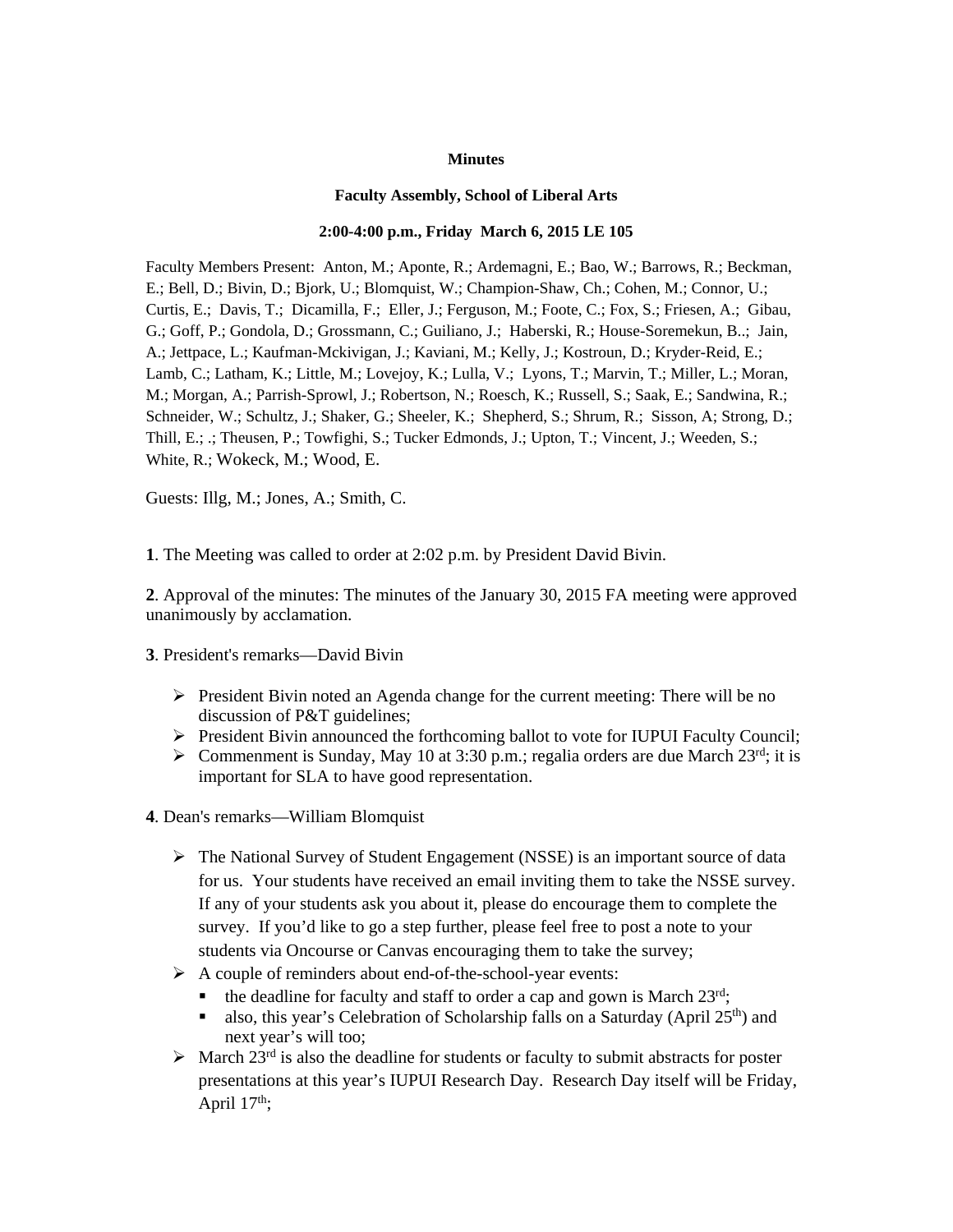- $\triangleright$  Please accept the invitation to be nominated for elected faculty governance positions;
- $\triangleright$  Our colleagues Steve Overbey, an associate faculty member in Communication Studies, and Scott Wallace, a lecturer in Political Science, received this year's Gateway to Graduation Teaching Awards from the IUPUI Gateway Office;
- $\triangleright$  Our colleague Sandra Petronio, professor of Communication Studies, is this year's recipient of the Distinguished Scholar Award from the Western States Communication Association;
- Our colleague Elee Wood, associate professor and director of Museum Studies, is being honored with a university award this year—Indiana University's Thomas Ehrlich's Award for Teaching Excellence.

## **5**. Old business:

 $\triangleright$  Salary Policy:

Wao Ning-Bao presented the revised SLA Salary Policy (the document had been posted, and reported on background and history of the document, which the faculty has had the opportunity to offer feedback and comments; those comments have been taken into account in producing the final version. Discussion followed:

- A question was raised concerning the market adjustment policy as to whether the stated policy of a requirement of an evaluation of 'exceeding expectations' on the past two FARs as a requirement for consideration for a market adjustment means exceeding expectations in all three categories (teaching, research, and service); Dean Blomquist explained that the current school policy leaves such a determination to the school, and that to date the practice has been to consider the overall evaluation, rather than individual categories of evaluation;
- A question was raised concerning changes made to incorporate clinical line faculty; Dean Blomquist confirmed that the minimum amounts in promotion adjustment includes clinical line faculty;
- There was another question concerning salary compression, with an expressed desire to encourage strongly a mechanism to ensure equity. Dean Blomquist explained that the policy has been to deal with such issues based on individual cases; he suggested the SLA could perhaps find a way to include an equity statement in salary policy. At present, SLA does not have equity adjustment policy between ranks, though it does have a policy to ensure equity adjustment within ranks;
- The suggestion was made to raise the amount of salary increase to \$6,000 for promotion to Senior lecturer, given the underpayment of lecturers. Dean Upton stated that specific amounts have not previously been considered; the committee has looked at raises proportionately; based on comparison with twenty to twenty-five other universities, some of which were peers, SLA is in top 25% in terms of promotion raises; it was expressed that the issue is one concerning fairness;
- The feasibility of raises was questioned in general given the financial problems for school; Dean Blomquist explained that SLA has two or three cases a year for promotion to Senior lecturer; for promotion to full professor, the financial situation is as well not a major issue; such raises do not represent a 'make or break' issue, even given the financial situation of the School;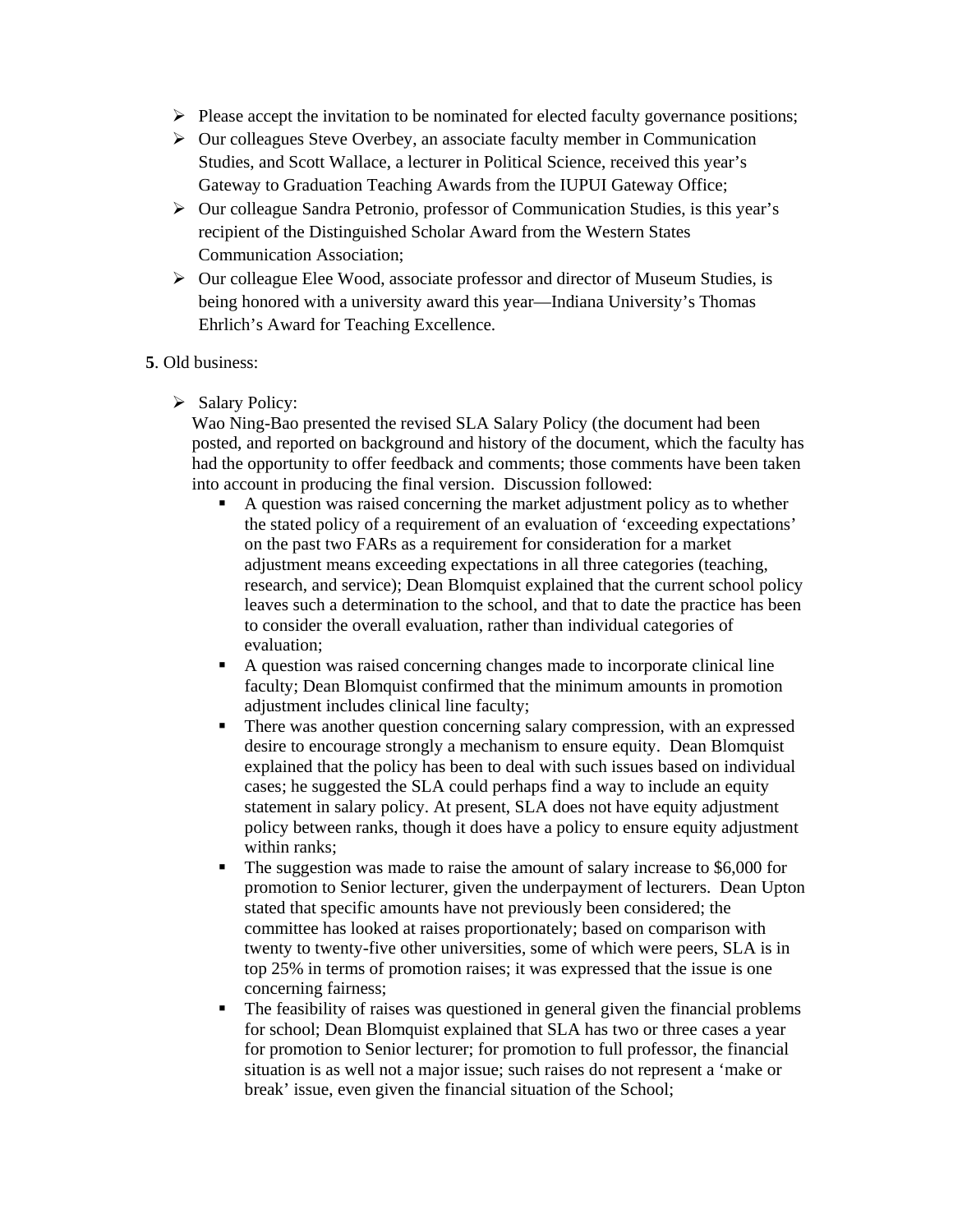- A question was raised concerning the collection of data with regard to salary raises and if such data have been collected from other schools on campus; Dean Blomquist clarified that data collection has been made from other campuses, but not from other schools at IUPUI;
- Dean Upton suggests that the FA proceed to a vote on document as presented, with continued discussion of the issues raised open for later revisions;
- The question was called to accept policy as presented with on-going discussion of issues that remain.
- The policy passed unanimously by acclamation.

**6**. New business:

- $\triangleright$  Resources and Planning: Addressing the Declining Enrollment (Document posted and distributed):
	- **Peter Theusen reported on the Resources and Planning Committee's findings** regarding declining enrollment in SLA, noting the structural changes in enrollment that SLA needs to address. The question then is where do we go from here? The Committee is soliciting comments and suggestions for future planning;
	- **President Bivin thanked members of Resources and Planning Committee, and** encouraged faculty to send additional comments and ideas to Peter or other Committee members;
	- Didier Gondola noted that the History Department is in a unique situation, and is the leading SLA department losing enrollment; one major cause thereof has been the decision to do away with the SLA History requirement. Prof. Gondola announced that the Department of History will bring a proposal to the FA for approval to reinstate the six credit hours lost. Proposal forthcoming;
	- A question was raised concerning online courses available elsewhere and whether such online offerings were a contributing factor to enrollment decline; more analysis is needed for a definite indication of their contributing factor.
- Graduate Curriculum Committee: PhD Proposal in American Studies (document posted):
	- Carrie Foote presented the proposed PhD program in American Studies developed by Ray Haberski;
	- Questions were raised concerning funding for the program, the market for the program, the "ownership" of the program regarding FTEs and enrollments, and when it might be ready for its first intake of students;
	- Dean Blomquist clarified that after SLA approves the program, there are still numerous steps of approval the proposal will have to pass successfully before it will be 'up and running', with Fall 2017 most likely the earliest date for the first intake of students. Moreover, Dean Blomquist also clarified that the program, even if passed, will be subject to funding, even as the proposal has clearly indicated funding sources;
	- After substantial discussion of the issues raised, the question was called.
	- The proposal passed unanimously by acclamation to send the proposal onto the next level, which will be the campus Graduate Affairs Committee.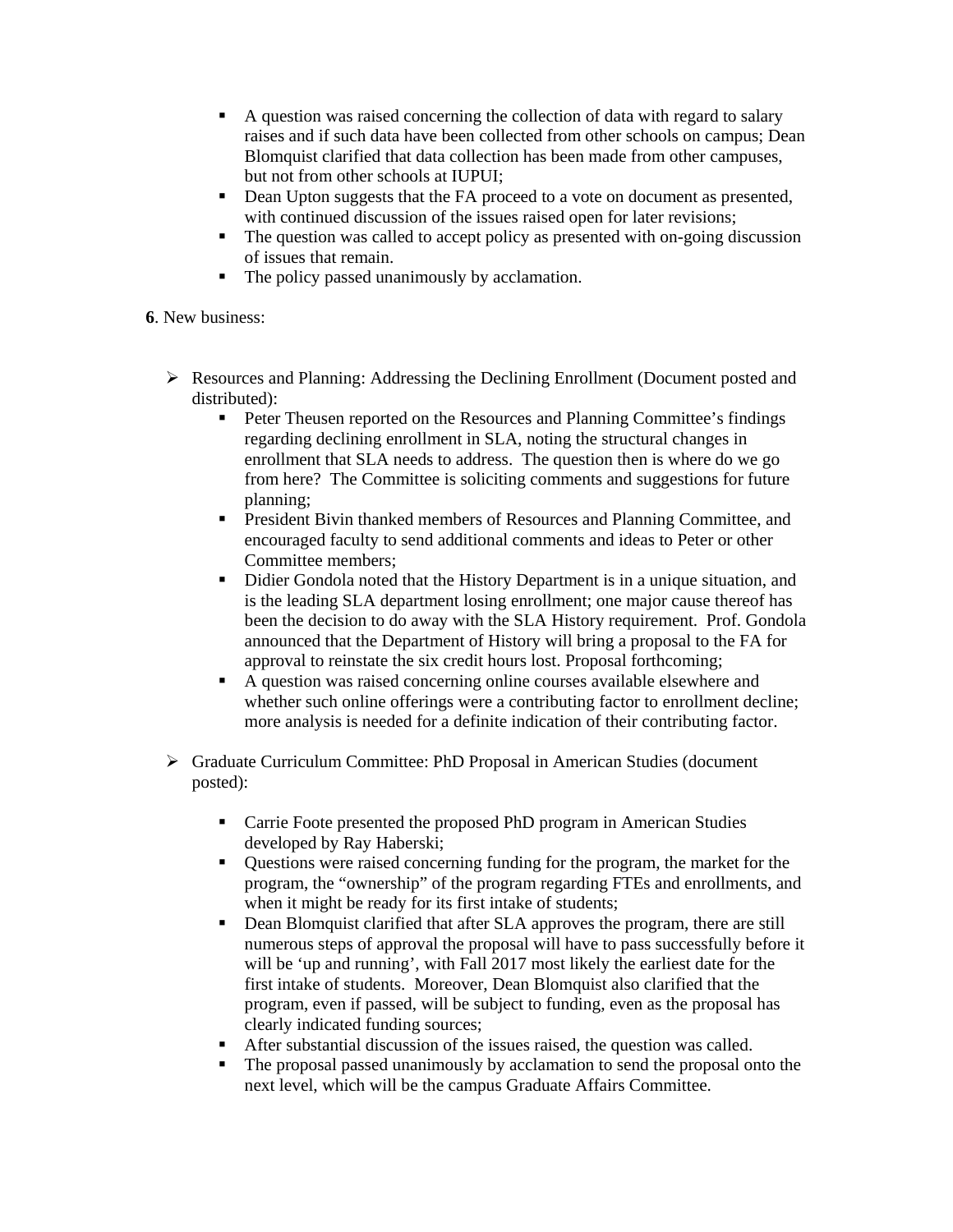- Ray Haberski acknowledged Carrie Foote's work for 18 months on proposal and thanked her; as did the FA with a round of applause.
- $\triangleright$  Report of SLA Representatives to IFC:

Tim Lyons gave a summary of the recent IFC meeting, noting the following:

- Housing requests for students are up; more student housing is being built;
- New York and Michigan will be restructured to two-way streets; New York will be the first to undergo such reconstruction, planned to begin in May, with Michigan to become two-way by 2017;
- New classification of credit hours has been adopted with 30 credit hours needed for sophomore status, 60 for junior status, and 90 for senior status;
- The Faculty Club has been renamed Faculty Club at IUPUI
- Report on Faculty Profile from last 11 years:
	- o tenure track positions declining campus wide;
	- o number of lecturers increasing;
	- o number of gateway courses taught by adjuncts increasing;
	- o Impact of statistics unclear.
- Congratulations to Gina for her establishing program on faculty development for women and minorities;
- The Chancellor is stepping down; President McRobbie has limited the search to an internal search, objections notwithstanding.
- Nominating Committee: Slate of Candidates for FA committees/offices:

Amanda Friesen, Chair of the Nominating Committee, presented the nominations for voted offices of the FA for 2015:

Agenda Council: Thorsten Carstensen (WCAL) Jennifer Guiliano (HIST) Kim Walker (JOURN)

Returning Members: Elee Wood (MSDT) Denis Bingham (ENG) David Bivin—President (ECON)

Nominating Committee: Jennifer Bute (COMM ) Tijen Demirel-Pegg (POLS) Kenzie Latham (SOC)

Returning Members: Rebecca Shrum (HIST) Joseph Tucker Edmonds (REL, AFRO)

Promotion and Tenure Committee: